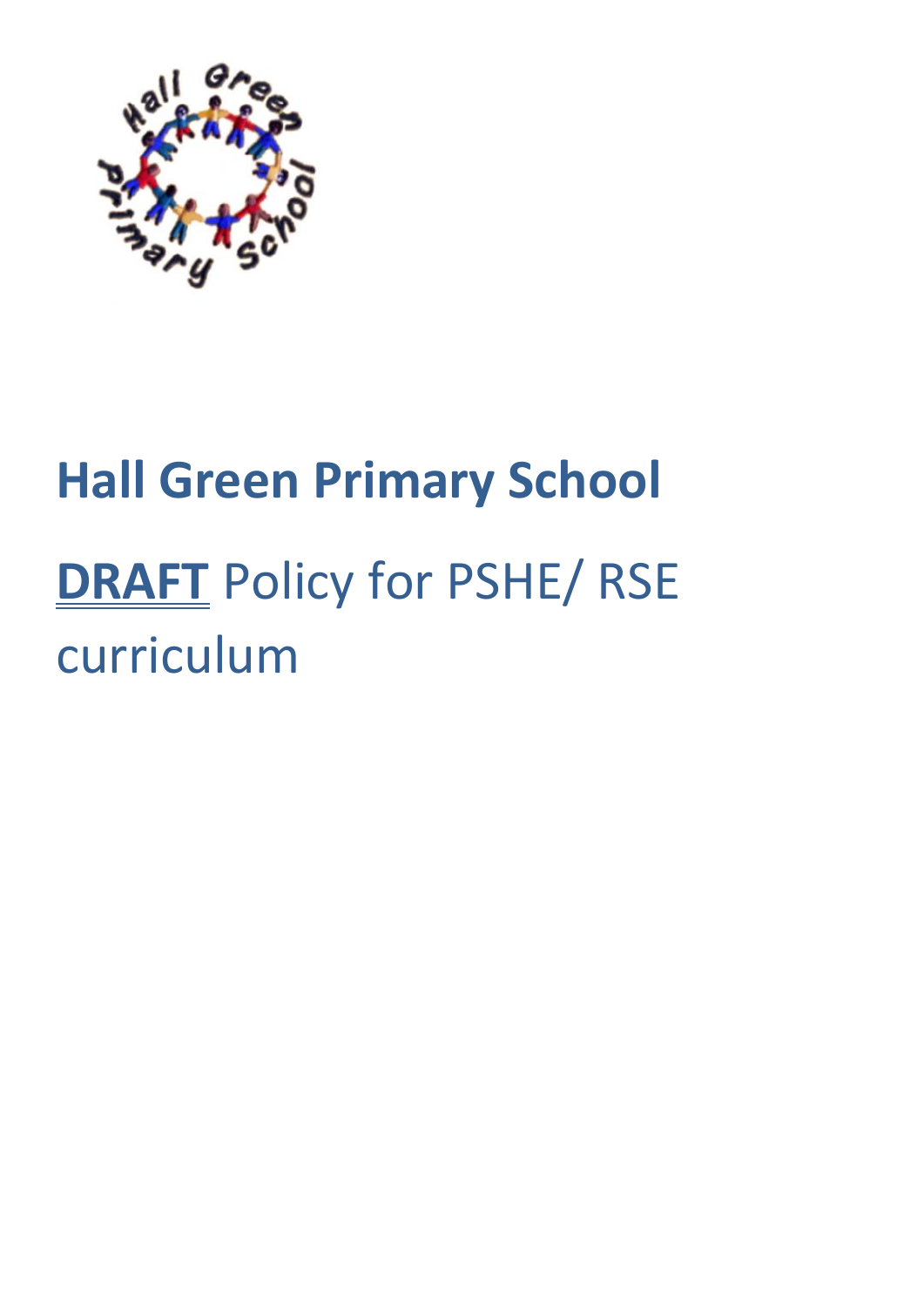## **PSHE policy contents:**

- **1. Intent 5. Impact**
- **2. Statutory requirements 6. Assessment**
- **3. Implementation 3.1: PSHE in the Early Years Foundation Stage 3.2: PSHE in KS1&2**
- **4. Roles and responsibilities**

- 
- **7. Monitoring arrangements**
- **8. Professional development**
- **9. Equal opportunities.**

## **1. Intent**

At Hall Green we aim to provide a coherently planned curriculum that equips our young people to play an active and positive role in society, both locally and globally. In an ever-changing world, we realise that it is important to make pupils aware of the different factors that can affect themselves and those around them and provide solutions so that they can deal with matters enabling them to have good mental health and well-being.

Knowledge and skills transferred in sessions promotes the development of moral, cultural, economic, physical and mental development of pupils preparing them for impending responsibilities and experiences in their life. Our Relationship and Sex education enables our children to learn how to be safe, and to understand and develop healthy relationships both now and in their future lives.

We want our pupils to have high aspirations, a belief in themselves and to appreciate the notion that anything is possible should they be willing to put their mind to it.

## **2. Statutory requirements**

PSHE is a non-statutory subject. However, there are aspects of it we are required to teach.

- We must teach relationships education, in line with the terms set out in statutory guidance
- We must teach health education under the same statutory guidance

● Sex education is not compulsory at Primary School level, therefore at Hall Green we focus our sessions on Relationships and Health education.

## **3. Implementation**

PSHE is delivered through the PSHE Association's thematic scheme of work that is in line with the National Curriculum. We cover the Health and Well-Being, Relationships and Living in the Wider World Learning Opportunities set out in the PSHE Association's Programme of Study, which comprehensively covers the statutory Health Education and Relationships Education guidance.

The three learning opportunities are further broken down into nine units with each year groups studying the same unit at the same time (at their own level):

| <b>Health and well-being</b> | Physical health and mental well-<br>$\bullet$<br>being |
|------------------------------|--------------------------------------------------------|
|                              | Growing and changing<br>$\bullet$                      |
|                              | <b>Keeping safe</b><br>$\bullet$                       |
|                              | <b>Families and friendships</b><br>$\bullet$           |
| <b>Relationships</b>         | Safe relationships<br>$\bullet$                        |
|                              | Respecting ourselves and others<br>$\bullet$           |
|                              | Belonging to a community<br>$\bullet$                  |
| Living in the wider world    | Media literacy and digital<br>$\bullet$                |
|                              | resilience                                             |
|                              | Money and work                                         |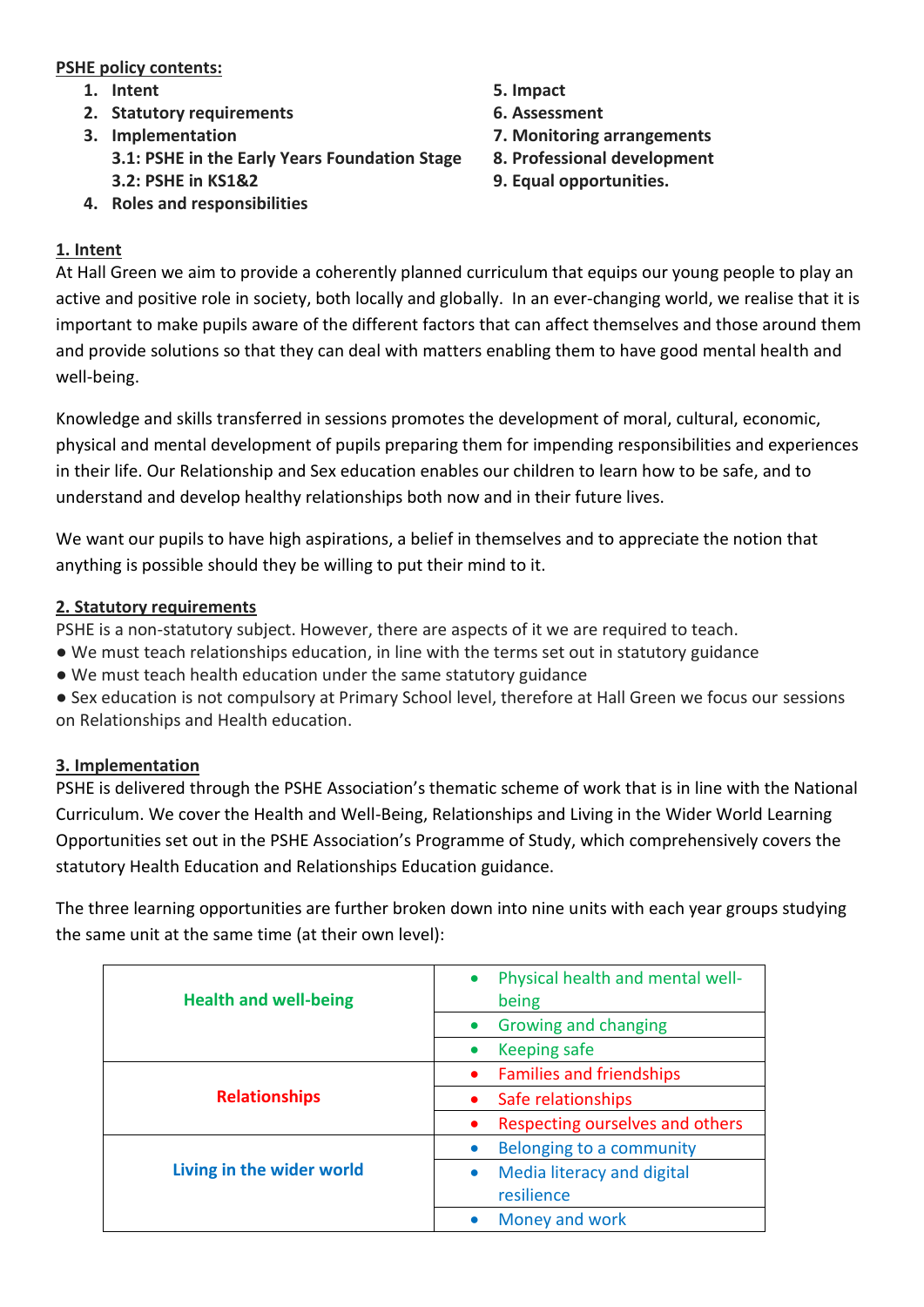## **3.1. PSHE in the Early Years Foundation Stage**

In the Early Years Foundation Stage, PSHE is developed and taught through all seven areas of the curriculum. Each area of the new EYFS framework has been mapped out across the nine units covered through the PSHE Association (in line with the rest of the school units.)

| <b>PSHE LINKS EYFS</b> |                                                     |                                   |                               |                                         |                                                        |                                                        |                                     |                 |           |
|------------------------|-----------------------------------------------------|-----------------------------------|-------------------------------|-----------------------------------------|--------------------------------------------------------|--------------------------------------------------------|-------------------------------------|-----------------|-----------|
|                        | <b>Physical Health</b>                              | Growing                           | Keeping safe                  | Families                                | Safe                                                   | Respecting                                             | Belonging to                        | Media, Literacy | Money and |
|                        | and mental well                                     | and                               |                               | and                                     | relationships                                          | ourselves and                                          | a community                         | and digital     | work      |
|                        | being                                               | changing                          |                               | friendships                             |                                                        | others                                                 |                                     | resilience      |           |
| <b>PSED</b>            |                                                     |                                   |                               |                                         |                                                        |                                                        |                                     |                 |           |
|                        | $0 - 3$                                             | $0 - 3$                           | 3 & 4                         | $0 - 3$                                 | 3&4                                                    | $0 - 3$                                                | $0-3$                               |                 |           |
|                        | Find ways to calm<br>themselves,<br>through         | Establish their<br>sense of self. | Increasingly follow<br>rules. | <b>Engage</b><br>with<br>others through | <b>Become more outgoing</b><br>with unfamiliar people, | <b>Begin</b><br>to<br>show<br>'effortful control'. For | confident<br>Feel<br>when taken out |                 |           |
|                        | being calmed<br>and                                 |                                   | understanding why             | gestures,<br>gaze                       | in the safe context of                                 | example, waiting for a                                 | around the local                    |                 |           |
|                        | comforted by their key                              | $0 - 3$                           | they are important.           | and talk.                               | their setting.                                         | turn and resisting the                                 | neighbourhood,                      |                 |           |
|                        | person.                                             | <b>Express</b>                    |                               |                                         |                                                        | strong impulse to grab                                 | and<br>enjoy                        |                 |           |
|                        |                                                     | preferences and                   |                               | $0 - 3$                                 | 3&4                                                    | what they want or                                      | exploring<br>new                    |                 |           |
|                        | $0 - 3$                                             | decisions. They                   | 3&4                           | Use<br>that                             | Talk with others to                                    | push their way to the                                  | places with their                   |                 |           |
|                        | Thrive as they develop                              | also try<br>new                   | <b>Remember rules</b>         | engagement to                           | solve conflicts.                                       | front.                                                 | key person.                         |                 |           |
|                        | self-assurance.                                     | things and start                  | without needing an            | achieve a goal.                         |                                                        |                                                        |                                     |                 |           |
|                        | $0 - 3$                                             | establishing their                | adult to remind               | example,<br>For<br>gesture towards      |                                                        | $0 - 3$<br><b>Notice</b>                               | 3&4                                 |                 |           |
|                        | Feel strong enough to                               | autonomy.                         | them.                         | their cup to say                        |                                                        | and<br>ask<br>questions<br>about                       | Develop their<br>sense of           |                 |           |
|                        | express a range of                                  | $0 - 3$                           |                               | they<br>want a                          |                                                        | differences, such as                                   | responsibility and                  |                 |           |
|                        | emotions.                                           | Find ways of                      |                               | drink.                                  |                                                        | skin colour, types of                                  | membership of a                     |                 |           |
|                        |                                                     | managing                          |                               |                                         |                                                        | hair, gender, special                                  | community.                          |                 |           |
|                        | $0 - 3$                                             | for<br>transitions,               |                               | $0 - 3$                                 |                                                        | needs and disabilities,                                |                                     |                 |           |
|                        | Be increasingly able to                             | example<br>from                   |                               | Look<br>back as                         |                                                        | and so on.                                             |                                     |                 |           |
|                        | talk about and manage                               | their parent to                   |                               | crawl or<br>they                        |                                                        | 3&4                                                    |                                     |                 |           |
|                        | their emotions.                                     | their key person.                 |                               | walk away from<br>their key person.     |                                                        | Help to find solutions                                 |                                     |                 |           |
|                        | $0 - 3$                                             | $0 - 3$                           |                               | Look for clues                          |                                                        | to conflicts and                                       |                                     |                 |           |
|                        | Safely explore emotions                             | Grow<br>in.                       |                               | about how to                            |                                                        | rivalries.                                             |                                     |                 |           |
|                        | beyond their normal                                 | independence,                     |                               | respond<br>to                           |                                                        |                                                        |                                     |                 |           |
|                        | range through play and                              | rejecting<br>help                 |                               | something                               |                                                        | 3 & 4                                                  |                                     |                 |           |
|                        | stories.                                            | ("me<br>do<br>it").               |                               | interesting.                            |                                                        | Understand gradually                                   |                                     |                 |           |
|                        |                                                     | Sometimes this                    |                               |                                         |                                                        | how others might be                                    |                                     |                 |           |
|                        | $0 - 3$                                             | leads to feelings<br>frustration  |                               | $0 - 3$                                 |                                                        | feeling.                                               |                                     |                 |           |
|                        | Are talking about their<br>feelings<br>in l<br>more | of<br>and tantrums.               |                               | Play<br>with<br>increasing              |                                                        | <b>CIR</b>                                             |                                     |                 |           |
|                        | elaborated ways: "I'm                               |                                   |                               | confidence<br>on                        |                                                        | See themselves as a                                    |                                     |                 |           |
|                        | sad because" or "I                                  | 3&4                               |                               | their own<br>and                        |                                                        | valuable individual.                                   |                                     |                 |           |
|                        |                                                     | Select and use                    |                               | with<br>other                           |                                                        |                                                        |                                     |                 |           |
|                        | 3 & 4                                               | activities and                    |                               | children,                               |                                                        | <b>CIR</b>                                             |                                     |                 |           |
|                        | Talk about their feelings                           | resources, with                   |                               | they<br>because                         |                                                        | <b>Build constructive and</b>                          |                                     |                 |           |
|                        | using words like 'happy',                           | help when                         |                               | know their key                          |                                                        | respectful                                             |                                     |                 |           |
|                        | 'sad', 'angry' or<br>'worried'.                     | needed. This<br>helps them to     |                               | person is nearby<br>and available.      |                                                        | relationships.                                         |                                     |                 |           |
|                        |                                                     | achieve a goal                    |                               |                                         |                                                        | <b>CIR</b>                                             |                                     |                 |           |
|                        | 3&4                                                 | they have                         |                               | $0 - 3$                                 |                                                        | <b>Express their feelings</b>                          |                                     |                 |           |
|                        | Show more confidence                                | chosen, or one                    |                               | Develop                                 |                                                        | and consider the                                       |                                     |                 |           |
|                        | in new social situations.                           | which is                          |                               | friendships with                        |                                                        | feelings of others.                                    |                                     |                 |           |
|                        |                                                     | suggested to                      |                               | other children.                         |                                                        |                                                        |                                     |                 |           |
|                        | <b>CIR</b>                                          | them.                             |                               |                                         |                                                        | <b>CIR</b>                                             |                                     |                 |           |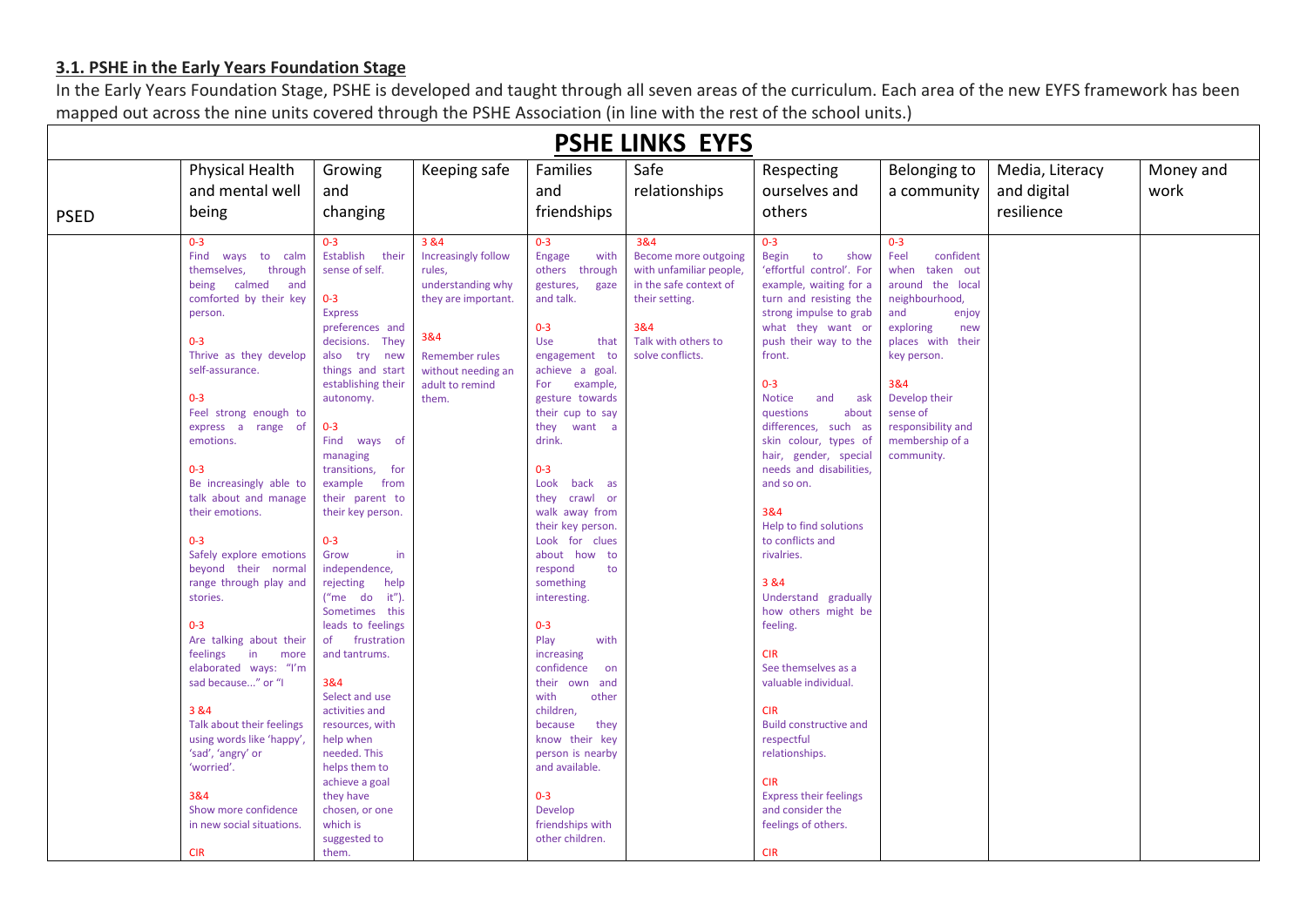|        | Identify and moderate                         |                                        |                                             |                                 |                  | Think about the                          |                                    |                          |                               |
|--------|-----------------------------------------------|----------------------------------------|---------------------------------------------|---------------------------------|------------------|------------------------------------------|------------------------------------|--------------------------|-------------------------------|
|        | their own feelings                            | 3&4                                    |                                             |                                 |                  | perspectives of others.                  |                                    |                          |                               |
|        | socially and emotionally.                     | Develop                                |                                             |                                 |                  |                                          |                                    |                          |                               |
|        |                                               | appropriate                            |                                             |                                 |                  |                                          |                                    |                          |                               |
|        | <b>CIR</b><br>Show resilience and             | ways of being                          |                                             |                                 |                  |                                          |                                    |                          |                               |
|        | perseverance in the face                      | assertive.                             |                                             |                                 |                  |                                          |                                    |                          |                               |
|        | of challenge.                                 | <b>CIR</b>                             |                                             |                                 |                  |                                          |                                    |                          |                               |
|        |                                               | Manage their                           |                                             |                                 |                  |                                          |                                    |                          |                               |
|        |                                               | own needs.                             |                                             |                                 |                  |                                          |                                    |                          |                               |
|        |                                               |                                        |                                             |                                 | Curriculum links |                                          |                                    |                          |                               |
|        | Physical                                      | Growing and                            | Keeping safe                                | Families                        | Safe             | Respecting                               | Belonging to a                     | Media, Literacy          | Money and                     |
|        | Health and                                    | changing                               |                                             | and                             | relationships    | ourselves and                            | community                          | and digital              | work                          |
|        | mental well                                   |                                        |                                             | friendships                     |                  | others                                   |                                    | resilience               |                               |
|        |                                               |                                        |                                             |                                 |                  |                                          |                                    |                          |                               |
|        | being                                         |                                        |                                             |                                 |                  |                                          |                                    |                          |                               |
| PD/UTW | $0 - 3$                                       | $0 - 3$                                | <b>CIR</b>                                  | 3&4                             |                  | $0 - 3$<br>Notice differences            | $0 - 3$<br><b>Make connections</b> | 3&4                      | 3&4                           |
|        | Walk, run, jump and<br>$climb - and start to$ | Show an increasing<br>desire to be     | Develop their small<br>motor skills so that | Begin to make<br>sense of their |                  | between people.                          | between the features               | Explore how things work. | Show interest in<br>different |
|        | use the stairs                                | independent, such                      | they can use a range                        | own life-story                  |                  |                                          | of their family and                |                          | occupations.                  |
|        | independently.                                | as wanting to feed                     | of tools                                    | and family's                    |                  | 3&4                                      | other families.                    |                          |                               |
|        |                                               | themselves and                         | competently, safely                         | history.                        |                  | Begin to understand                      | 3&4                                |                          |                               |
|        | 3&4                                           | dress or undress.                      | and confidently.                            |                                 |                  | the need to respect                      | K now that there are               |                          |                               |
|        | Continue to develop                           | $0 - 3$                                | <b>Suggested tools:</b>                     | 3&4                             |                  | and care for the                         | different countries in             |                          |                               |
|        | their movement,                               | <b>Start eating</b>                    | pencils for drawing                         | <b>Talk about</b>               |                  | natural environment                      | the world and talk                 |                          |                               |
|        | balancing, riding                             | independently and                      | and writing,<br>paintbrushes,               | members of                      |                  | and all living things.                   | about the differences              |                          |                               |
|        | (scooters, trikes and                         | learning how to use                    | scissors, knives,                           | their immediate                 |                  |                                          | they have                          |                          |                               |
|        | bikes) and ball skills.                       | a knife and fork.                      | forks and spoons.                           | family and                      |                  | 3&4                                      | experienced or seen                |                          |                               |
|        |                                               |                                        |                                             | community.                      |                  | Continue developing                      | in photos.                         |                          |                               |
|        | <b>CIR</b>                                    | 3&4                                    | <b>CIR</b>                                  |                                 |                  | positive attitudes                       | <b>CIR</b>                         |                          |                               |
|        | Revise and refine the                         | Be increasingly                        | Confidently and                             | 3&4                             |                  | about the differences<br>between people. | Recognise some                     |                          |                               |
|        | fundamental                                   | independent as they                    | safely use a range of                       | Name and                        |                  |                                          | similarities and                   |                          |                               |
|        | movement skills they<br>have already          | get dressed and                        | large and small<br>apparatus indoors        | describe people                 |                  |                                          | differences                        |                          |                               |
|        | acquired:                                     | undressed, for<br>example, putting     | and outside, alone                          | who are familiar<br>to them.    |                  | <b>CIR</b>                               | between life in this               |                          |                               |
|        |                                               | coats on and doing                     | and in a group.                             |                                 |                  | <b>Understand that some</b>              | country and life in                |                          |                               |
|        | <b>CIR</b>                                    | up zips.                               |                                             |                                 |                  | places are special to                    | other countries.                   |                          |                               |
|        | Develop overall                               |                                        |                                             |                                 |                  | members of their                         |                                    |                          |                               |
|        | body-strength,                                | <b>CIR</b>                             |                                             |                                 |                  | community.                               |                                    |                          |                               |
|        | balance, co-                                  | Use their core                         |                                             |                                 |                  |                                          |                                    |                          |                               |
|        | ordination and                                | muscle strength to                     |                                             |                                 |                  | <b>CIR</b>                               |                                    |                          |                               |
|        | agility.                                      | achieve a good<br>posture when sitting |                                             |                                 |                  | Recognise that people                    |                                    |                          |                               |
|        |                                               | at a table or sitting                  |                                             |                                 |                  | have different beliefs                   |                                    |                          |                               |
|        |                                               | on the floor.                          |                                             |                                 |                  | and celebrate special                    |                                    |                          |                               |
|        |                                               |                                        |                                             |                                 |                  | times in different<br>ways.              |                                    |                          |                               |
|        |                                               | <b>CIR</b>                             |                                             |                                 |                  |                                          |                                    |                          |                               |
|        |                                               | Develop overall                        |                                             |                                 |                  |                                          |                                    |                          |                               |
|        |                                               | body-strength,                         |                                             |                                 |                  |                                          |                                    |                          |                               |
|        |                                               | balance, co-                           |                                             |                                 |                  |                                          |                                    |                          |                               |
|        |                                               | ordination and                         |                                             |                                 |                  |                                          |                                    |                          |                               |
|        |                                               | agility                                |                                             |                                 |                  |                                          |                                    |                          |                               |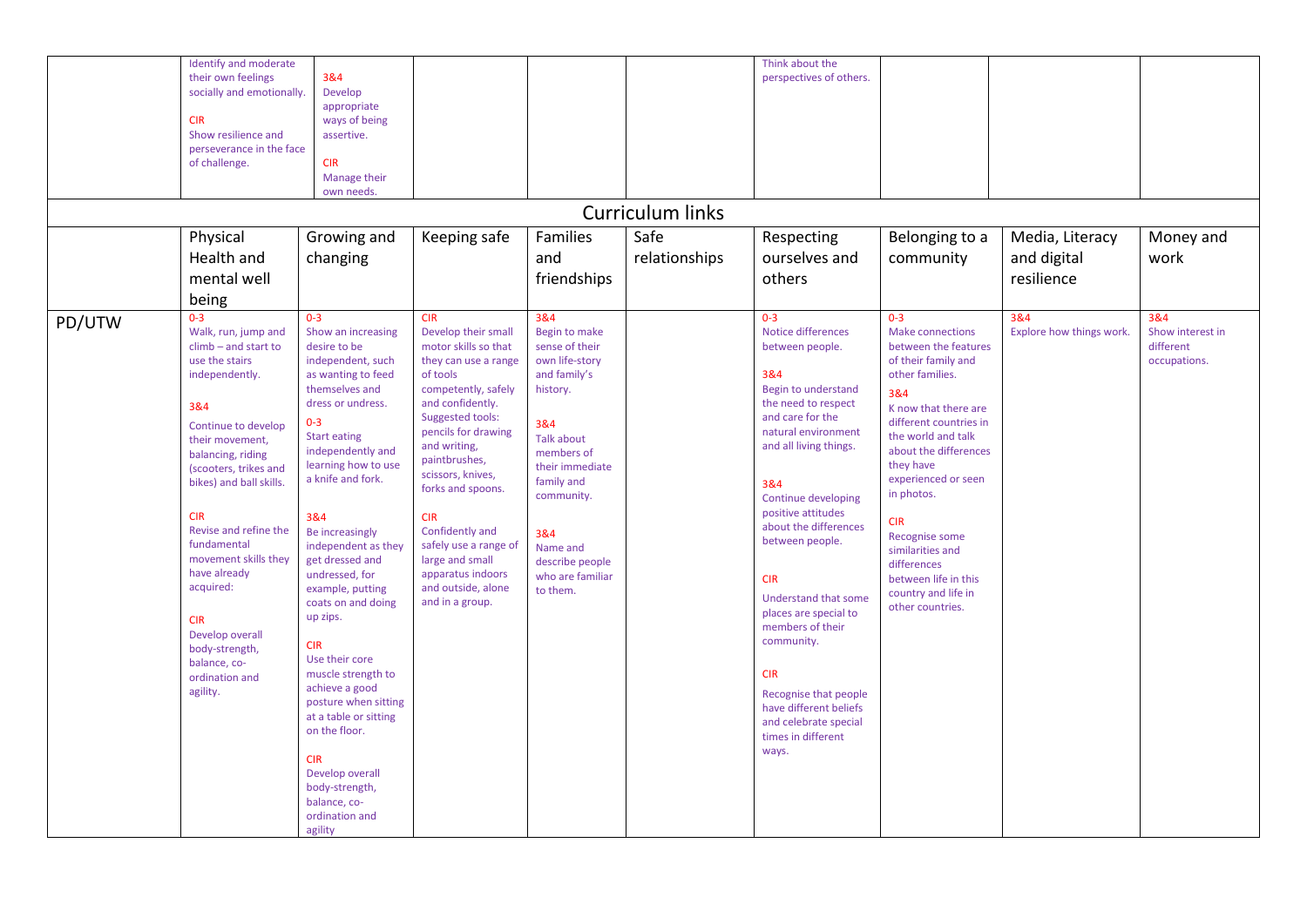## **3.2. PSHE in Key Stage 1 and Key Stage 2**

PSHE is taught weekly by the class teachers in all year groups. At Hall Green, we promote the needs of the learners, irrespective of gender, culture or background. All teachers take into account the children's age, ability, maturity and readiness when delivering units of work, particularly those of a sensitive nature. Whilst PSHE sessions are taught discreetly in a logical, sequential order, we are also flexible in adapting our provision as and when issues arise, to ensure our curriculum meets the immediate needs of our children. We have tools in place to track year group and statutory coverage of the objectives set out in the PSHE Association scheme. We also take opportunity to forge close links with other subjects such as Computing where online safety is also taught. Many aspects of PSHE are also referred to or revisited through whole school assemblies across the year.

Children throughout the school are encouraged to develop an understanding of themselves as growing and changing individuals, as a member of a wider community based on first hand experiences, which may include, school visits and/ or a variety of school clubs. These activities and extra-curricular experiences encourage children to understand how their choices and behaviours may affect themselves and others. As a school we have been awarded the Well-Being Charter Mark and we also recognise days such as World Mental Health Day, On-line safety days and promotion of anti-bullying initiatives in order to provide children insight to pertinent issues in the world around them and a range of tools to cope with them.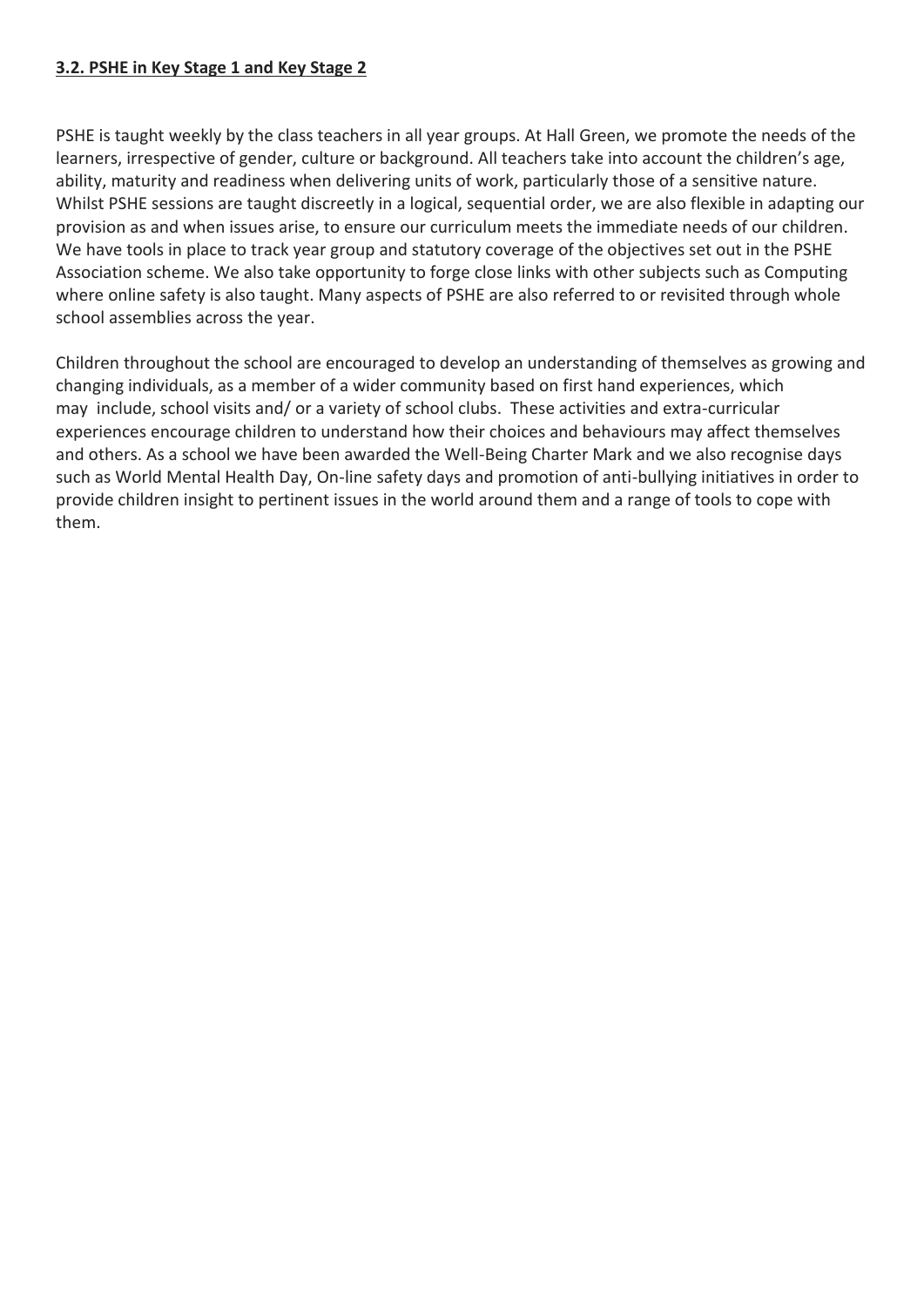## PRIMARY PSHE EDUCATION: LONG-TERM OVERVIEW — THEMATIC MODEL

|           | <b>Autumn: Health and Wellbeing</b>                                                                                                     |                                                                                                      |                                                                                                      |                                                                               | <b>Spring: Relationships</b>                                                                      |                                                                                                                           | <b>Summer:</b> Living in the wider world                                                                       |                                                                                              |                                                                                                                     |
|-----------|-----------------------------------------------------------------------------------------------------------------------------------------|------------------------------------------------------------------------------------------------------|------------------------------------------------------------------------------------------------------|-------------------------------------------------------------------------------|---------------------------------------------------------------------------------------------------|---------------------------------------------------------------------------------------------------------------------------|----------------------------------------------------------------------------------------------------------------|----------------------------------------------------------------------------------------------|---------------------------------------------------------------------------------------------------------------------|
|           | <b>Physical health and</b><br><b>Mental wellbeing</b>                                                                                   | <b>Growing and</b><br>changing                                                                       | <b>Keeping safe</b>                                                                                  | <b>Families and</b><br>friendships                                            | Safe relationships                                                                                | <b>Respecting</b><br>ourselves and<br>others                                                                              | <b>Belonging to a</b><br>community                                                                             | Media literacy and<br>digital resilience                                                     | <b>Money</b><br>and work                                                                                            |
| ⊣<br>Year | Keeping healthy;<br>food and exercise,<br>hygiene routines;<br>sun safety                                                               | Recognising what<br>makes them unique<br>andspecial; feelings;<br>managing when<br>things go wrong   | How rules and age<br>restrictions help us;<br>keeping safe online                                    | Roles of different<br>people; families;<br>feeling cared for                  | Recognising privacy;<br>staying safe; seeking<br>permission                                       | How behaviour<br>affects others; being<br>polite and respectful                                                           | What rules are;<br>caring for others'<br>needs; looking after<br>the environment                               | Using the internet<br>and digital devices;<br>communicating<br>online                        | Strengths and<br>interests; jobs in the<br>community                                                                |
| N<br>Year | Why sleep is im-<br>portant; medicines<br>and keeping healthy;<br>keeping teeth<br>healthy; managing<br>feelings and asking<br>for help | Growing older;<br>naming body parts;<br>moving class or year                                         | Safety in different<br>environments; risk<br>and safety at home;<br>emergencies                      | Making friends;<br>feeling lonely and<br>getting help                         | Managing secrets;<br>resisting pressure<br>and getting help;<br>recognising hurtful<br>behaviour  | <b>Recognising things</b><br>in common and<br>differences; playing<br>and working coop-<br>eratively; sharing<br>opinions | Belonging to a<br>group; roles and<br>responsibilities;<br>being the same<br>and different in the<br>community | The internet in<br>everyday life; online<br>content and infor-<br>mation                     | What money is;<br>needs and wants;<br>looking after money                                                           |
| w<br>Year | Health choices and<br>habits; what affects<br>feelings; expressing<br>feelings                                                          | Personal strengths<br>and achievements;<br>managing and re-<br>framing setbacks                      | Risks and hazards;<br>safety in the local<br>environment and<br>unfamiliar places                    | What makes a<br>family; features of<br>family life                            | Personal boundar-<br>ies; safely respond-<br>ing to others; the<br>impact of hurtful<br>behaviour | Recognising re-<br>spectful behaviour;<br>the importance of<br>self-respect; courte-<br>sy and being polite               | The value of rules<br>and laws; rights,<br>freedoms and re-<br>sponsibilities                                  | How the internet<br>is used; assessing<br>information online                                 | Different jobs and<br>skills; job ste-<br>reotypes; setting<br>personal goals                                       |
| Year 4    | Maintaining a bal-<br>anced lifestyle; oral<br>hygiene and dental<br>care                                                               | Physical and emo-<br>tional changes in<br>puberty;<br>personal<br>hygiene routines;                  | <b>Medicines and</b><br>household products;<br>drugs common to<br>everyday life                      | Positive friendships,<br>including online                                     | Responding to<br>hurtful behaviour;<br>managing confiden-<br>tiality; recognising<br>risks online | Respecting differ-<br>ences and similari-<br>ties; discussing dif-<br>ference sensitively                                 | What makes a<br>community; shared<br>responsibilities                                                          | How data is shared<br>and used                                                               | Making decisions<br>about money; using<br>and keeping money<br>safe                                                 |
| Year 5    | <b>Healthy sleep</b><br>habits; sun safety;<br>medicines, vaccina-<br>tions, immunisations<br>and allergies                             | Personal identity;<br>recognising individ-<br>uality and different<br>qualities; mental<br>wellbeing | Keeping safe in<br>different situations,<br>including responding<br>in emergencies, first<br>aid and | Managing friend-<br>ships and peer<br>influence                               | Physical contact and<br>feeling safe                                                              | Responding respect-<br>fully to a wide range<br>of people; recognis-<br>ing prejudice and<br>discrimination               | Protecting the envi-<br>ronment; compas-<br>sion towards others                                                | How information<br>online is targeted;<br>different media<br>types, their role and<br>impact | Identifying job inter-<br>ests and aspirations;<br>what influences<br>career choices;<br>workplace stereo-<br>types |
| Year 6    | What affects mental<br>health and ways<br>to take care of it;<br>managing change,<br>loss and bereavement<br>; managing time<br>online  | increasing indepen-<br>dence; managing<br>transition                                                 | Keeping personal<br>information safe;<br>regulations and<br>choices; drug use<br>and the law; drug   | Types of relationships<br>recognising healthy/<br>unhealthy<br>relationships. | Recognising and<br>managing pressure;<br>consent in different<br>situations                       | <b>Expressing opin-</b><br>ions and respecting<br>other points of view,<br>including discussing<br>topical issues         | Valuing diversity;<br>challenging discrim-<br>ination and stereo-<br>types                                     | <b>Evaluating media</b><br>sources; sharing<br>things online                                 | Influences and<br>attitudes to money;<br>money and financial<br>risks                                               |